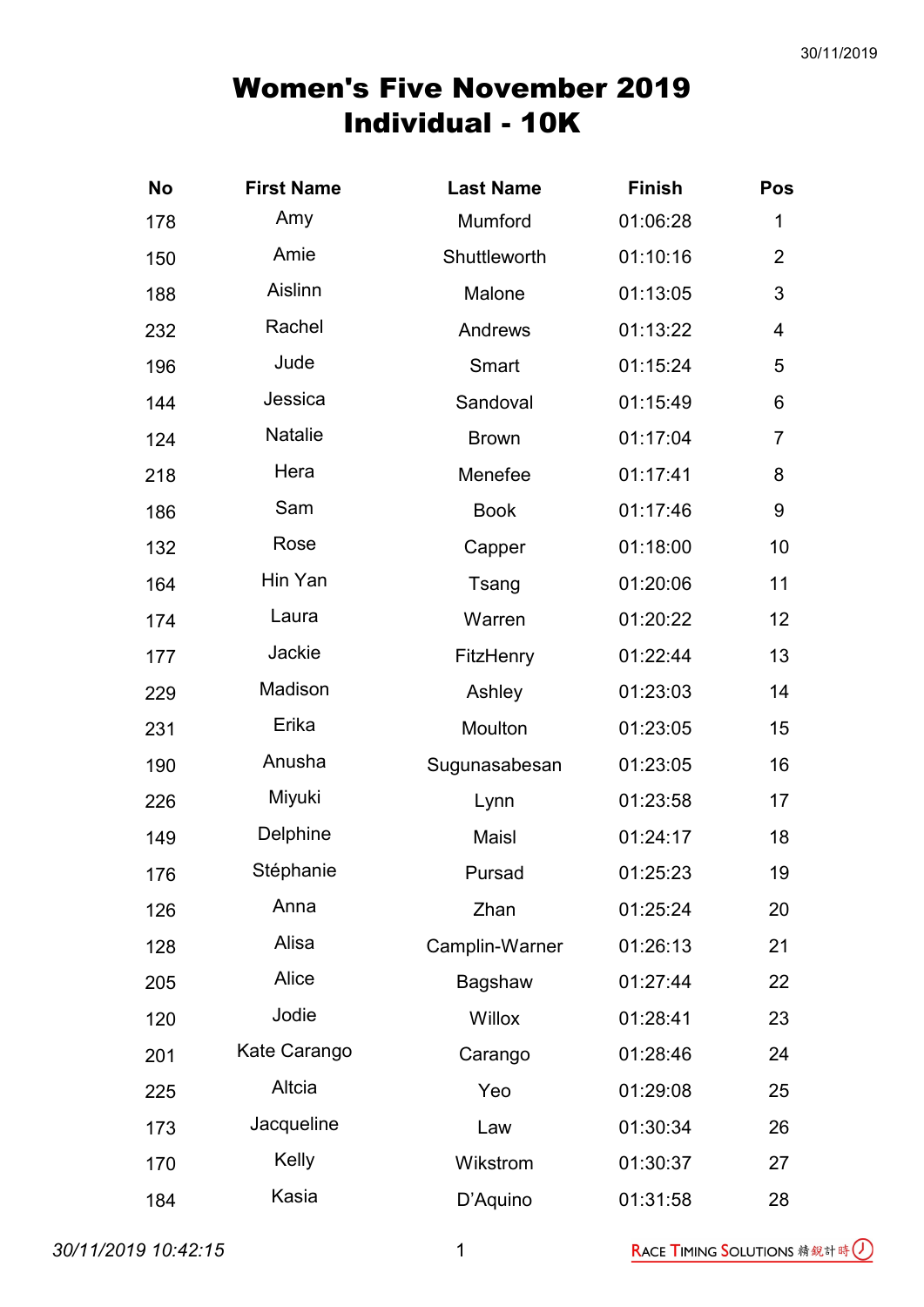| <b>No</b> | <b>First Name</b> | <b>Last Name</b> | <b>Finish</b> | <b>Pos</b> |
|-----------|-------------------|------------------|---------------|------------|
| 134       | <b>Bryony</b>     | Hardy-Wong       | 01:32:37      | 29         |
| 211       | Isabelle          | Ohman            | 01:32:43      | 30         |
| 222       | Magdalena         | <b>Bermudez</b>  | 01:33:35      | 31         |
| 155       | Yumiko            | Murase           | 01:34:03      | 32         |
| 175       | Jennifer          | Sugimoto         | 01:34:08      | 33         |
| 140       | <b>Nicky</b>      | Gregory          | 01:34:21      | 34         |
| 118       | Abby              | Manthey          | 01:34:35      | 35         |
| 110       | Diana             | Hutchinson       | 01:35:11      | 36         |
| 135       | Saima             | Ahmad            | 01:36:16      | 37         |
| 133       | Shelly            | McLeod           | 01:36:27      | 38         |
| 208       | <b>Holly</b>      | Perridge         | 01:36:31      | 39         |
| 213       | Emily             | <b>Hopkins</b>   | 01:37:50      | 40         |
| 113       | Aude              | Chatel           | 01:37:50      | 41         |
| 187       | Flora             | Mesa             | 01:38:30      | 42         |
| 206       | Nicole            | Levy             | 01:39:08      | 43         |
| 122       | Phoebe            | Short            | 01:39:08      | 44         |
| 162       | Liudmila          | <b>Baksheeva</b> | 01:39:47      | 45         |
| 143       | Melanie           | Comptdaer        | 01:40:18      | 46         |
| 114       | Amandine          | Ernst            | 01:40:21      | 47         |
| 228       | Caroline          | Money            | 01:40:45      | 48         |
| 166       | Rachel            | Ball             | 01:40:50      | 49         |
| 105       | Kendal            | <b>McCarthy</b>  | 01:41:52      | 50         |
| 136       | Sarah             | Millson          | 01:41:52      | 51         |
| 146       | Joanne            | Nixon            | 01:42:57      | 52         |
| 147       | Eva               | Li               | 01:44:12      | 53         |
| 106       | <b>Barbora</b>    | Mayer            | 01:44:12      | 54         |
| 216       | Andrea            | Hernandez        | 01:44:24      | 55         |
| 138       | Sarah             | Deaver           | 01:45:47      | 56         |

30/11/2019 10:42:15 2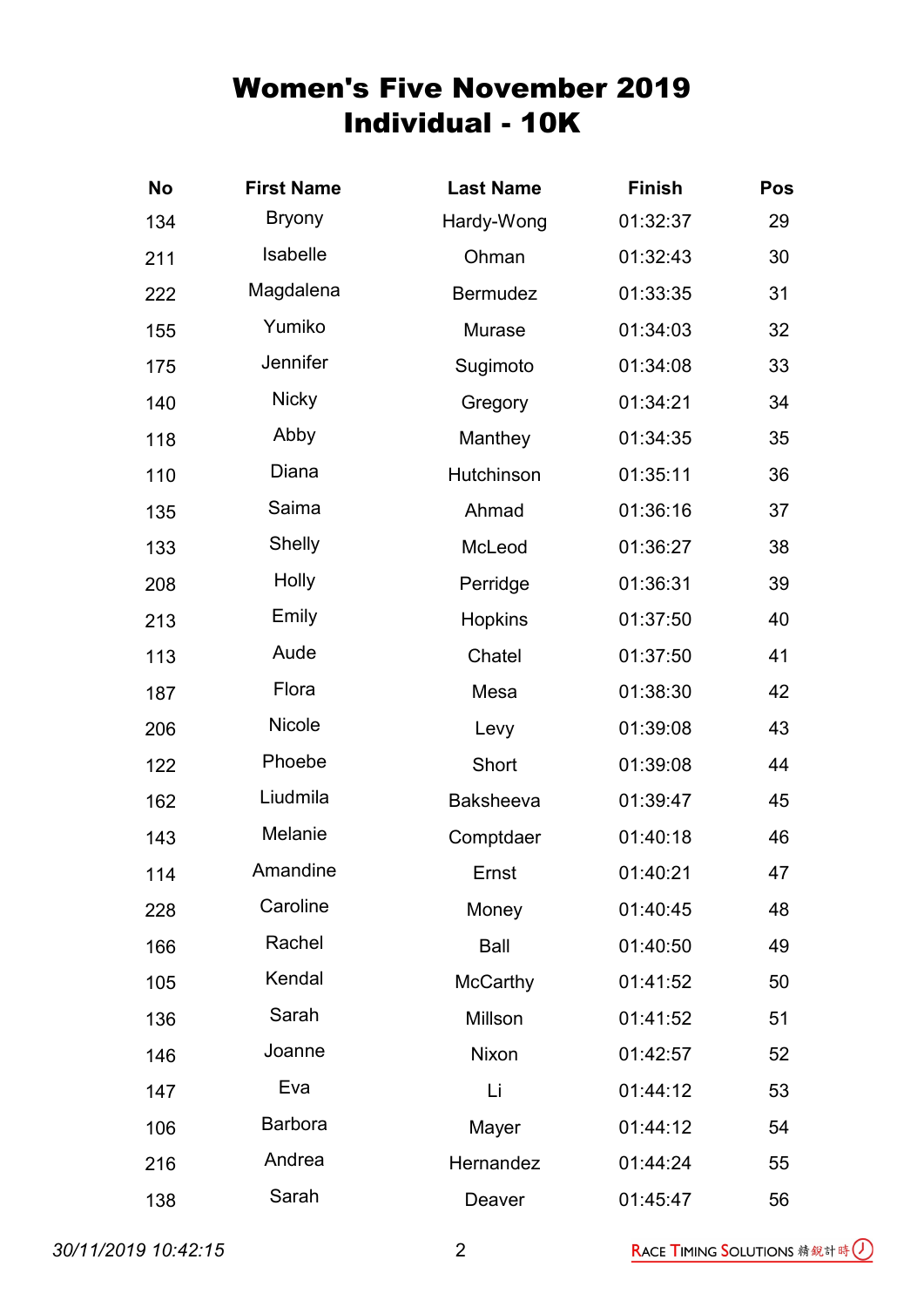| <b>No</b> | <b>First Name</b> | <b>Last Name</b> | <b>Finish</b> | <b>Pos</b> |
|-----------|-------------------|------------------|---------------|------------|
| 169       | Holly             | Falken           | 01:45:58      | 57         |
| 219       | Mel               | Yeung            | 01:46:16      | 58         |
| 131       | Maribeth          | Janikowski       | 01:47:59      | 59         |
| 156       | Jessica           | Cole             | 01:48:24      | 60         |
| 185       | Tamara            | Clothier         | 01:51:19      | 61         |
| 191       | Libby             | Williams         | 01:51:29      | 62         |
| 181       | Amy               | Hainsworth       | 01:52:22      | 63         |
| 180       | Rachael           | Close            | 01:52:22      | 64         |
| 107       | Leonie            | Tear             | 01:52:54      | 65         |
| 165       | Po Ki Kate        | Lee              | 01:54:15      | 66         |
| 125       | Rebecca           | Devany           | 01:54:35      | 67         |
| 230       | Rebecca           | Gossage          | 01:54:57      | 68         |
| 109       | Louise            | Fung             | 01:54:57      | 69         |
| 202       | Jessica           | <b>Davies</b>    | 01:58:34      | 70         |
| 183       | Sanjana           | Arora            | 01:59:05      | 71         |
| 192       | Aarushi           | Bahl             | 02:01:03      | 72         |
| 161       | Pirko             | Hamer            | 02:01:49      | 73         |
| 153       | <b>Bibeth</b>     | Ocampo           | 02:02:30      | 74         |
| 167       | Priscilla         | Lin              | 02:04:21      | 75         |
| 145       | Rebecca           | Woods            | 02:04:58      | 76         |
| 221       | Tammy             | Hall             | 02:06:35      | 77         |
| 212       | Emma              | Healy            | 02:06:54      | 78         |
| 104       | Hayley            | Warren           | 02:12:46      | 79         |
| 198       | Svetoslava        | <b>Hughes</b>    | 02:15:27      | 80         |
| 115       | <b>Rike</b>       | <b>Erdbrink</b>  | 02:20:00      | 81         |
| 199       | Fiona             | Cheng            | 02:20:00      | 82         |
| 159       | Victoria          | Ramos            | 02:21:10      | 83         |
| 160       | Maridel           | Linogon          | 02:21:10      | 84         |

30/11/2019 10:42:15 3